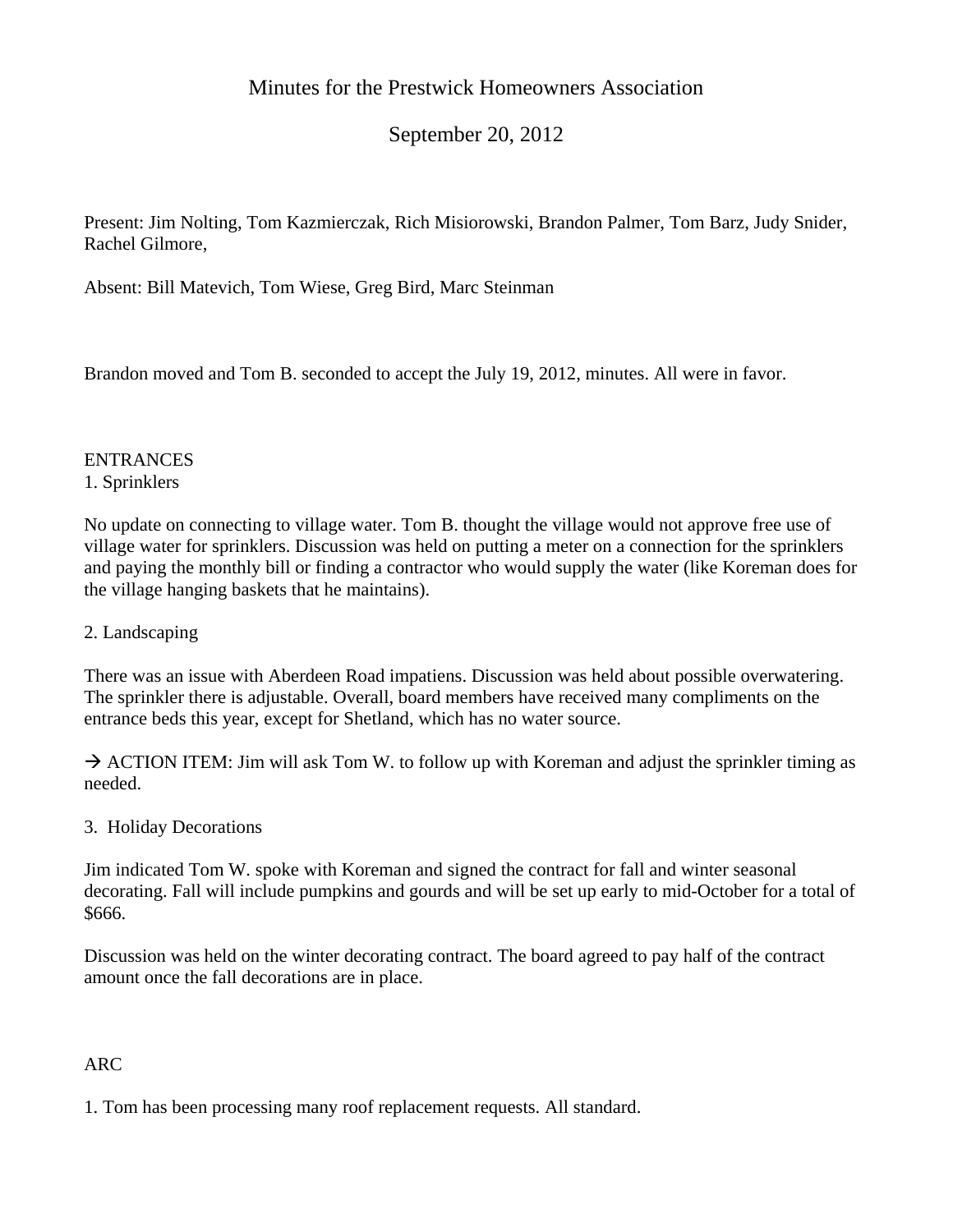2. Discussion was held on 937 Shetland. A prospective buyer wants to put a commercial trailer on an asphalt pad on the side of the house. He called Tom to discuss before making an offer on the house. The village has okayed it if the area is screened and fenced and if PHA permits it. Tom referred the board back to the village ordinances about parking a commercial vehicle on residential property. It is prohibited if over 9000 pounds.

The board unanimously agreed NOT to approve the parking request. The trailer would have to be garaged or stored off site.

#### 3. Signs

Jim reminded board members that they are encouraged to pull signs on lawns and talk to the homeowner about the no sign restriction in Prestwick.

#### MEMBERSHIP

## 1. Membership Status

Brandon attempted to visit 541 Aberdeen, but no one has been home. He did make contact with the Phelans at 562I Aberdeen. They are excited to be here but thought that the bank had paid their dues for the year. Discussion was held on collecting dues during the initial welcome visit. In July, the board passed a motion to collect full dues through June 30. New residents moving in between July 1 and September 30 would pay 50% dues. No dues would be collected between October 1 and December 31 for the current year.

Brandon noted the value of keeping the PHA website up to date, as the Phelans went on and read all the minutes and newsletters before deciding to purchase their home.

Jim asked Judy and Brandon to brainstorm ideas for improving/increasing membership. Brandon noted that he thought in person invitations worked the best but obviously involved the most board time. Phone calls were also good follow up.

#### 2. New Resident Gift

Tom B. made a motion and Brandon seconded to purchase discounted copies of Rachel's photo history book, Images of America: Frankfort, to give as a new resident welcome gift. All were in favor.Tom K. asked Rachel to send him an invoice for the books.

#### FINANCIAL 1. Treasurer's Report

PHA is in a good financial position. There will be a few invoices coming in before the end of the year from Koreman for landscaping/decorating, as well as secretarial services from Rachel, but otherwise no other expenses are expected.

 $\rightarrow$  ACTION ITEM: Rachel will check Tom's September balances against the database to see if the income figures match.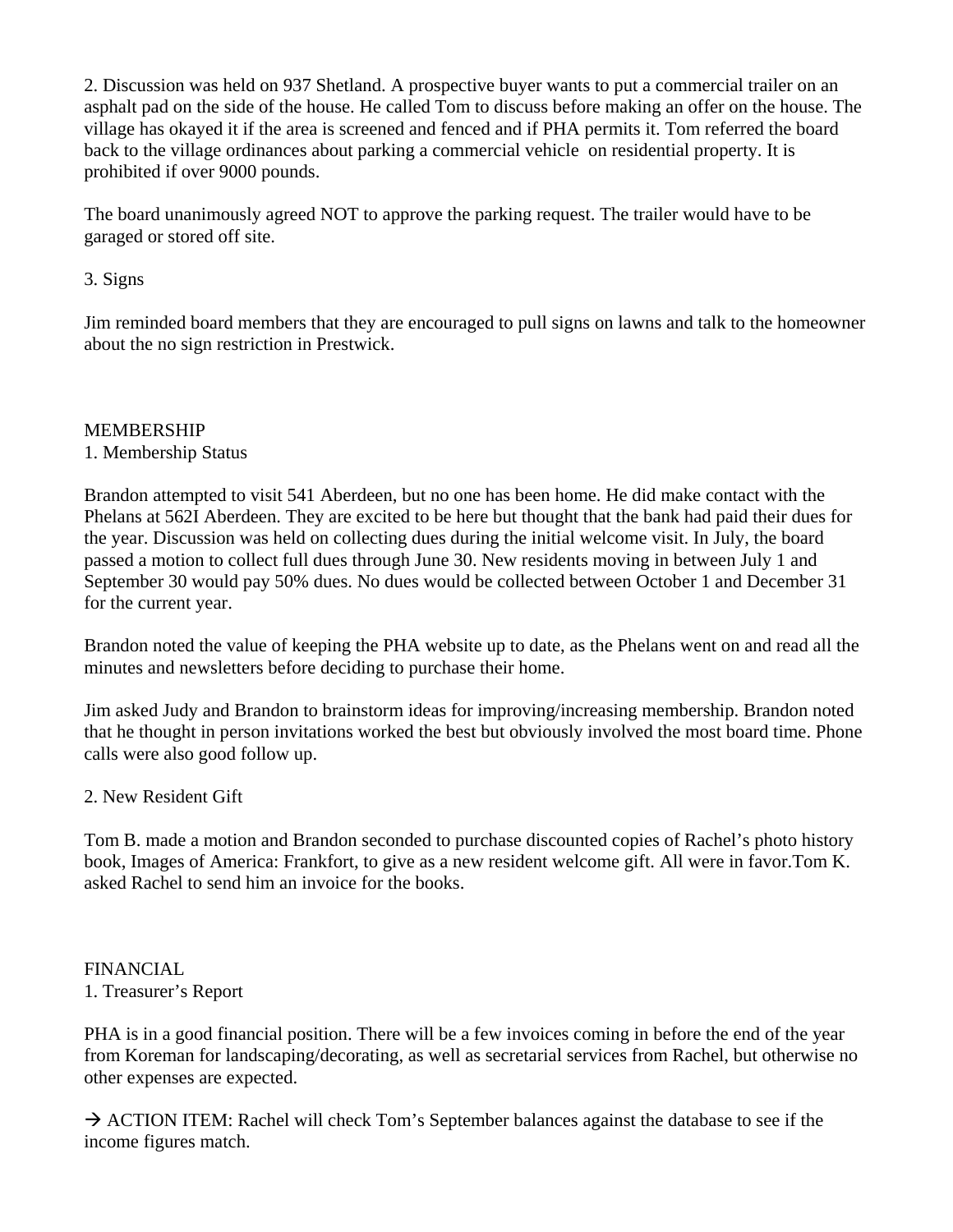Rich moved and Brandon seconded to accept the financial report. All were in favor.

#### **SOCIAL**

1. Survey

Discussion was held on the sample survey.

The board asked for a question to be added about willingness to volunteer to run an event.

Other things to change: remove asterisks before questions, create an introduction explaining the survey and possibly provide options for past events attended.

All comments should be sent to Rachel and Jim by Monday.

The survey will be included in the newsletter, as well as emailed to all members as a link.

## **SECURITY**

#### WEB SITE

#### GOVERNMENTAL

1. Code Violation Enforcement Committee Status

No report.

Discussion was held on the Keller property. The hot dog cart has been removed from view, and the mulch pile is decreasing.

2. Neighborhood Safety Issues

Rich continues to address the dam safety issue with the Village. In addition the board discussed what to do in case of a CN derailment. Tom K. would be willing to be part of a meeting with the village about derailment emergency procedures.

LEGAL

No report.